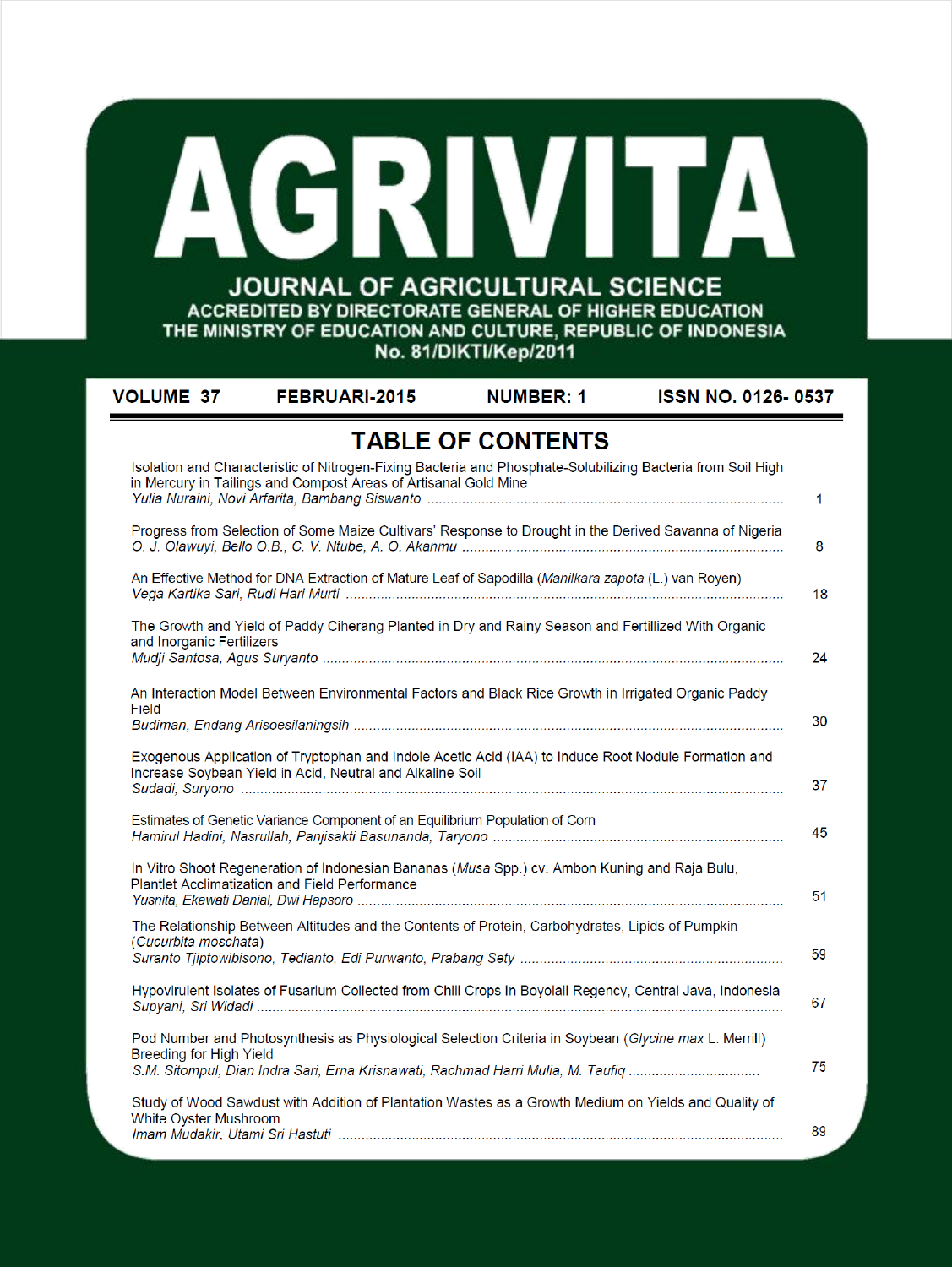**ISSN: 0126-0537 (Printed) E-ISSN: 2302-6766 (Electronic)**

# **AGRIVITA**

#### **Accredited by Decree of The Directorate General of Higher Education The Ministry of Education and Culture, Republic of Indonesia No: 81/DIKTI/Kep/2011 Indexed in Elsevier Product (Scopus), Proquest, International Scientific Indexing (ISI), Directory of Open Access Journal (DOAJ) and Google Scholar**

Agrivita is Journal of Agricultural Science (AJAS) publishes articles in plant science such as agronomy, horticulture, plant breeding, soil-plant sciences and pest or disease-plant sciences and has been not published at least five years old. Published by Faculty of Agriculture University of Brawijaya Indonesia in collaboration with Indonesian Agronomy Association (PERAGI).

> **Editor in Chief** Kuswanto

## **Editorial Board**

Moch. Dawam Maghfoer Budi Prasetya Hagus Tarno

**Technical Editor** Silvia Santi Wahyuni

**Administrator**

Endah Apriliani Aini Nur Laila

**Banking** 

Andik Yudianto, Bank Negara Indonesia (BNI Bank) Branch of Malang, Acc No.0254013689 Swift Code : BNINIDJA

### **EDITORIAL ADDRESS**

Faculty of Agriculture University of Brawijaya 5<sup>th</sup> Floor Agriculture Building Jl. Veteran Malang 65145 East Java Indonesia Phone/Fax: +62-341-575743 E-mail : [agrivita@ub.ac.id,](mailto:agrivita@ub.ac.id) [agrivitafaperta@yahoo.com](mailto:agrivitafaperta@yahoo.com), [agrivitafaperta@gmail.com](mailto:agrivitafaperta@gmail.com) Website: http://www.agrivita.ub.ac.id

**Publication Schedule** AGRIVITA, journal of agricultural science publish three times in a year (February, June and October)

### **Manuscript Submission**

Manuscript should be written in MS words format or other software program. Figure, illustration and picture included in the manuscript file. Send the manuscript directly to http://www.agrivita.ub.ac.id

### **Manuscript Publishing**

Feasible manuscript was determined by Editorial Board after obtaining recommendations from peer reviewer. Manuscript revision is author responsibility and manuscripts that are not feasible will be returned to the author.